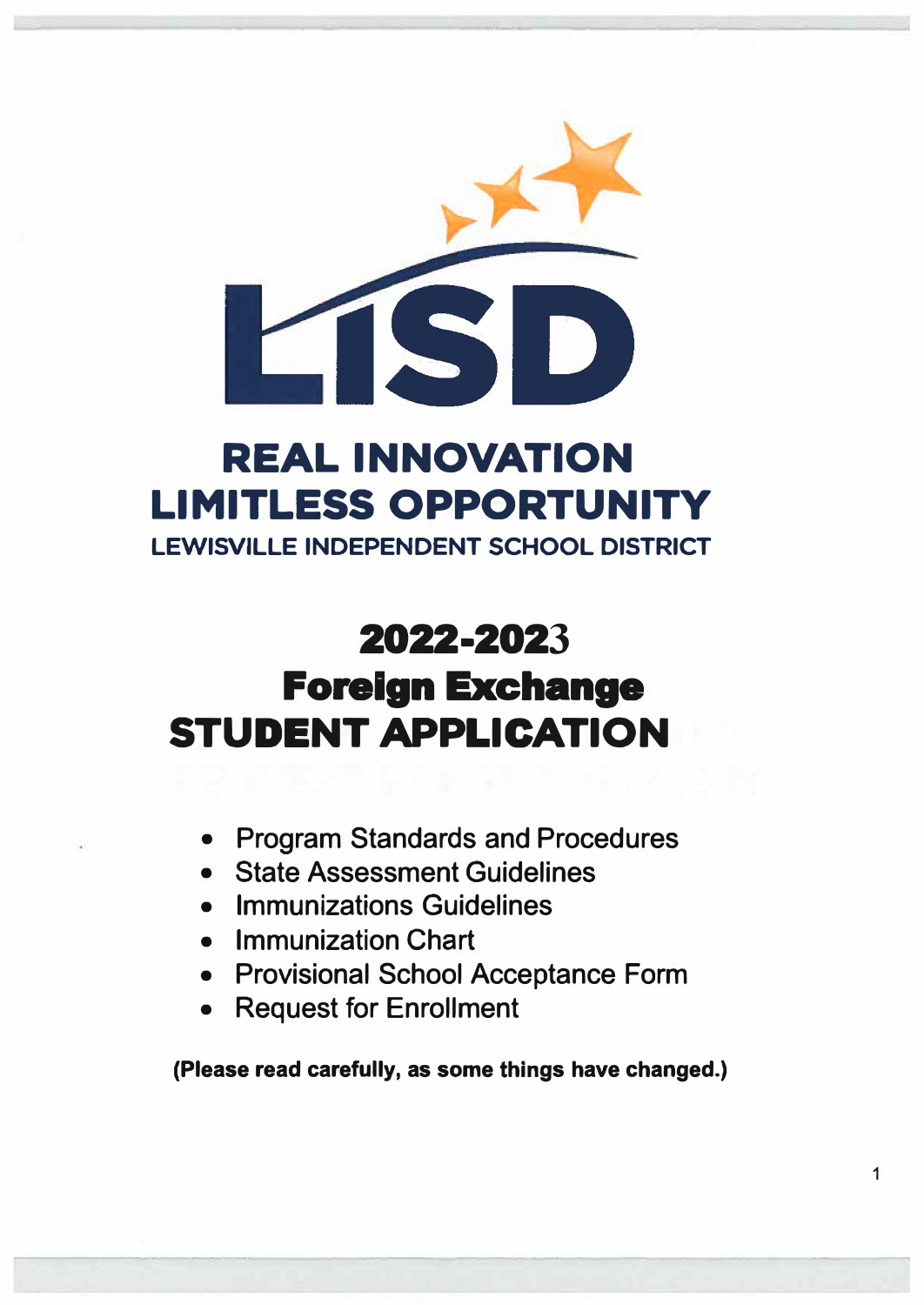#### **Student Request for Enrollment LISD Foreign Exchange Student 2022-2023**

| Student Name                                                                                                                                                                                                                     | Country 2008                |
|----------------------------------------------------------------------------------------------------------------------------------------------------------------------------------------------------------------------------------|-----------------------------|
|                                                                                                                                                                                                                                  |                             |
|                                                                                                                                                                                                                                  | Phone #____________________ |
| LISD Campus zoned for <b>Example 2018</b> 2014 11:50 Campus 2016                                                                                                                                                                 | Current Grade               |
|                                                                                                                                                                                                                                  |                             |
| Name & E-mail Address of Contact<br>expression of the context of the context of Contact and Context of the context of the context of the context of the context of the context of the context of the context of the context of t |                             |
| The Contract of the Sea                                                                                                                                                                                                          |                             |

#### **Check all items included in you packet: (In addition to LISD Foreign Exchange request for enrollment packet)**

- **o Cover list of applicant file contents**
- **o Transcript**
- **o Birth certificate/ passport**
- **o Host family information**
- **o Provisional school acceptance form**
- **o Immunization record**
- **o Texas state assessment guidelines**

**All complete applications and questions must be emailed to** 

**Stacey Lubke, LISD Guidance and Counseling** 

**Email: lubkes@lisd.net** 

#### **-\*INCOMPLETE APPLICATIONS WILL NOT BE PROCESSED**

**FOR OFFICE UESE ONLY** 

Date Reviewed\_\_\_\_\_\_\_\_\_\_\_\_ Approved. **Approved. Approved. Approved. Approved. Approved. Approved. Approved. Approved. Approved. Approved. Approved. Approved. Approved. Approved. Approved. Approved. Approved. Approve** 

**Disapproved. \_\_\_\_ \_** 

**Conditional Approval (Proof of missing immunizations below is required prior to enrollment. Proof must be submitted to Manya Crow prior to enrollment.) (Campus: DO NOT enroll if immunizations are incomplete. Contact Manya Crow) Immunizations still needed:** 

**Lewisville ISD Director of Guidance and Counseling**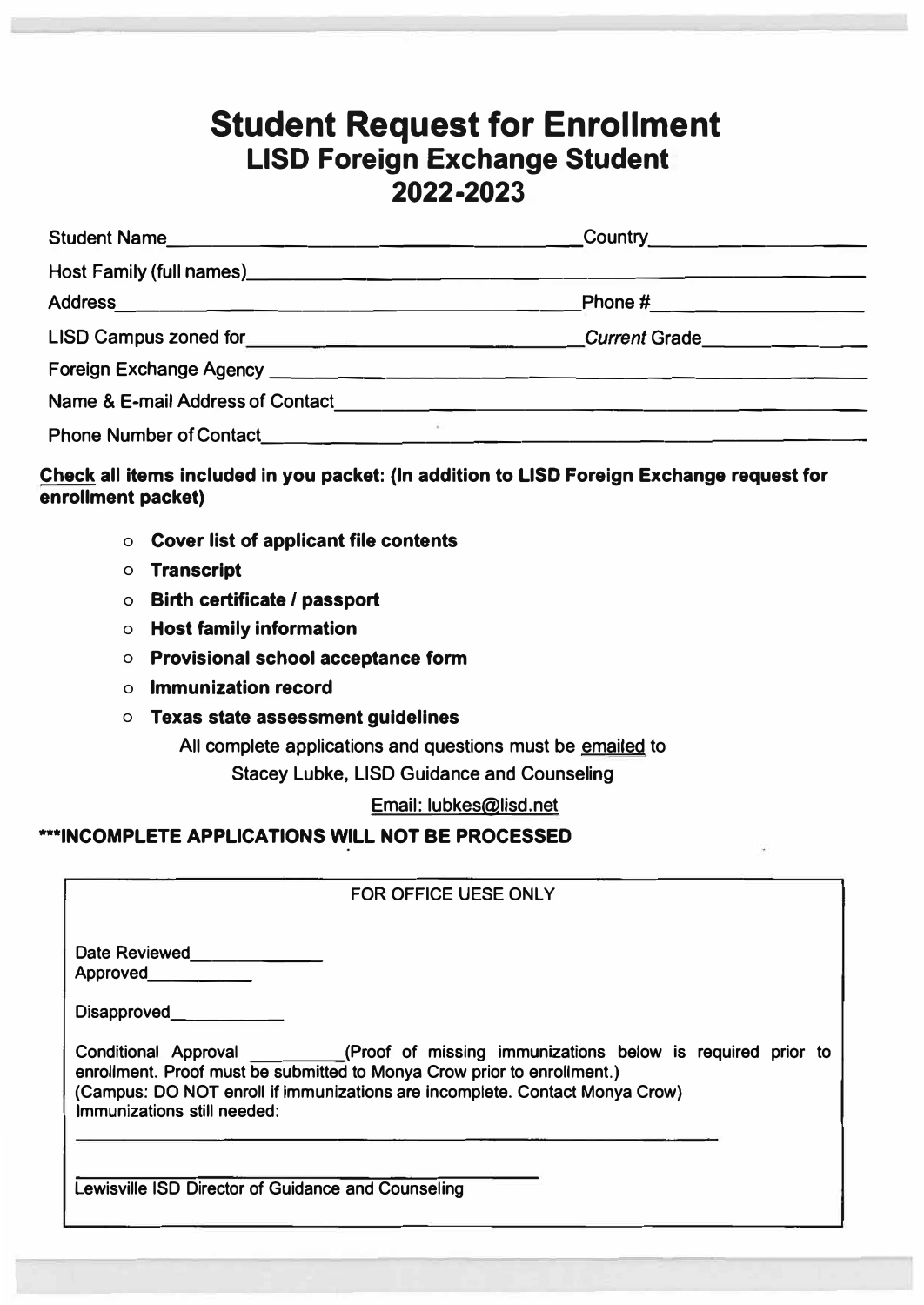

### **School Acceptance Form- Addendum to Foreign Exchange Agreement**

**All placements for Foreign Exchange in USO are provisional acceptance until the immunizations have been**  received. Immunizations should be completed and sent to Monya Crow, LISD Director of Guidance, no later than **10 business days prior to the start date of the school.** 

| Student_                                                                                                         | Country of Origin                          |  |
|------------------------------------------------------------------------------------------------------------------|--------------------------------------------|--|
| <b>School Name</b><br><b>Academic Year</b>                                                                       | Foreign Exchange Company__________________ |  |
| <b>Foreign Exchange Contact Name</b><br><b>Host Family</b><br>the company support the property of the company of | <b>Phone Number</b> Phone 2014             |  |

| Lewisville I.S.D. has provisionally accepted the above student for the 2022-2023<br>academic school year. |                                                                           |  |  |
|-----------------------------------------------------------------------------------------------------------|---------------------------------------------------------------------------|--|--|
|                                                                                                           |                                                                           |  |  |
| Signature<br><b>Monya Crow</b><br><b>Printed Name</b>                                                     | <b>Date</b><br><b>Director of Guidance and Counseling</b><br><b>Title</b> |  |  |
| lubkes@lisd.net<br>Email                                                                                  | 972-350-4768<br><b>Phone Number</b>                                       |  |  |
|                                                                                                           |                                                                           |  |  |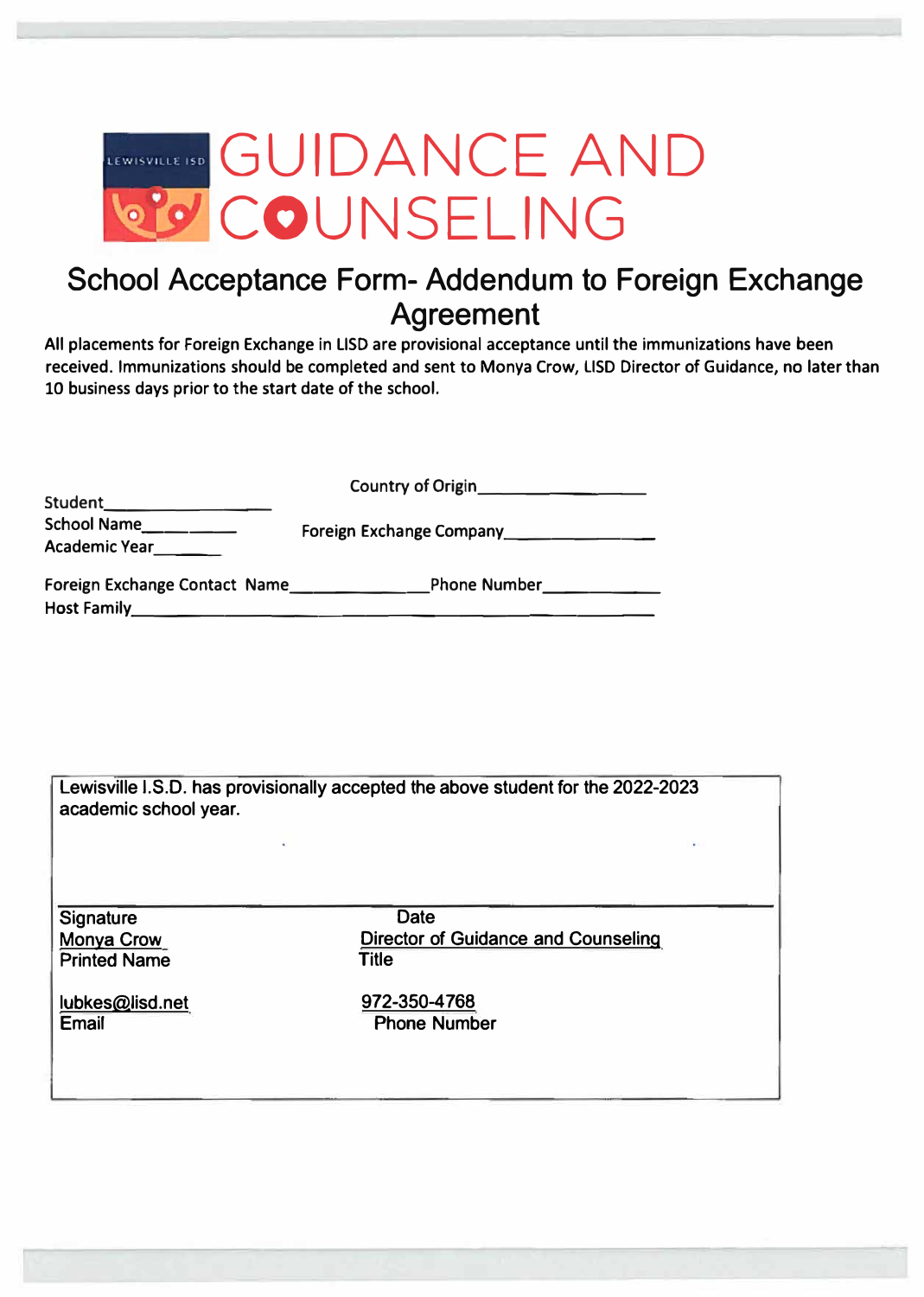## **Texas State Assessment Guidelines LISD Foreign Exchange Students 2022.2023**

**In accordance with House Bill 3 passed by the 81st Texas Legislature, all foreign exchange students must**  follow the State of Texas Assessment of Academic Readiness End of Course (STAAR<sub>TM</sub> EOC) testing **requirements as outlined below.** 

**All students enrolled in the following courses will be required to take the STAAR™ EOC assessments: English I, English II, Algebra I, Biology and U.S. History.** 

**I have read and understand the Texas State Assessment Guidelines for Foreign Exchange Students.** 

| <b>Agency (Please Print)</b>                | <b>Agency Phone Number</b>                |
|---------------------------------------------|-------------------------------------------|
| <b>Agency Representative (Please Print)</b> | <b>Signature of Agency Representative</b> |
| Parent/Guardian/Host Family Signature       | <b>Date</b>                               |

#### **Return signed form with Student Enrollment form and other student documents.**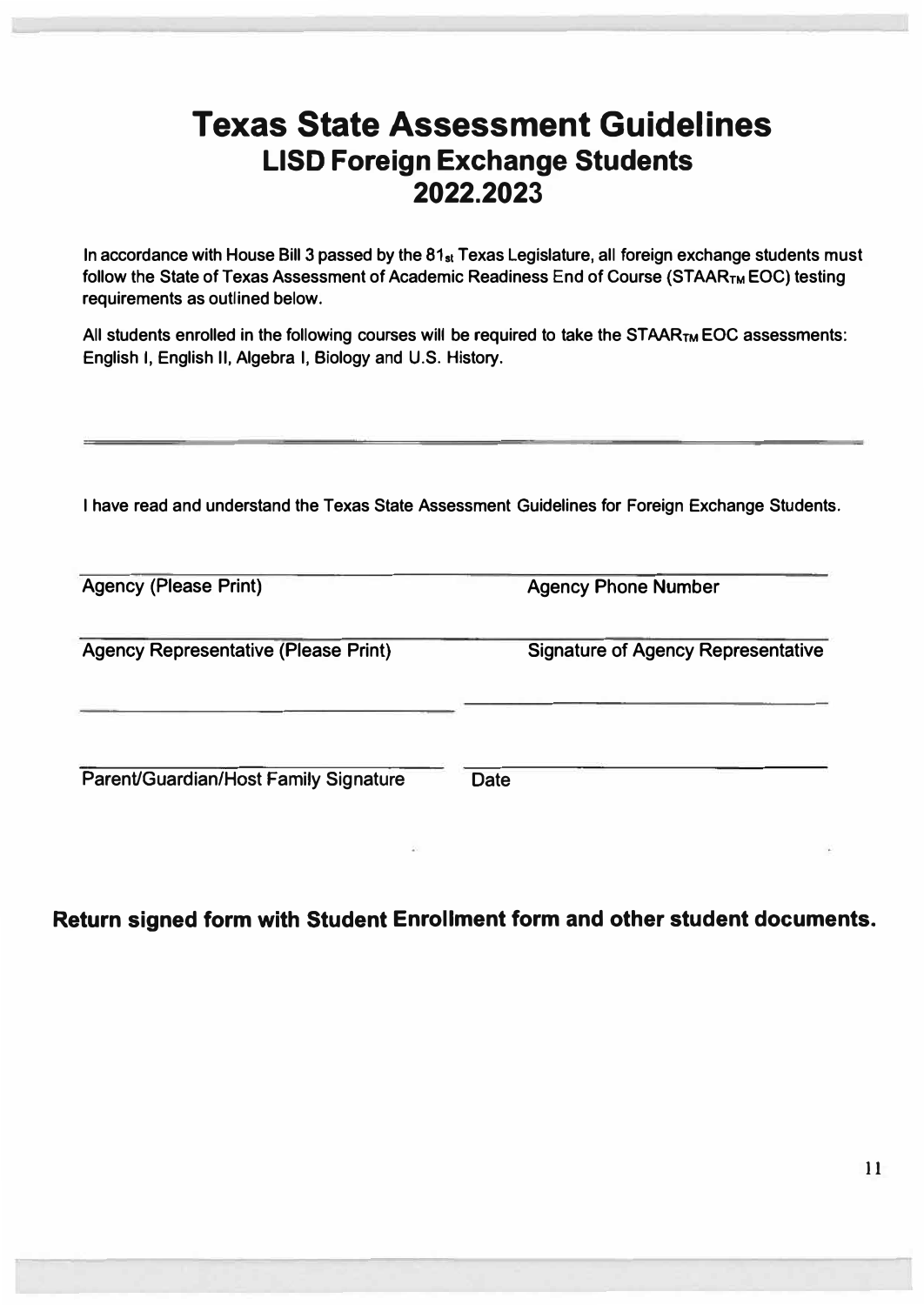## **Tuberculosis Testing LISD Foreign Exchange Students 2022-2023**

All students entering LISD schools for the first time who have immigrated from another country, with the exception of Canada, Australia, New Zealand and \*Western Europe shall provide prior to enrollment a certification of screening for tuberculosis. This examination shall be made by or under the direction of a licensed physician (M.D/D.O) and must be made not more than 90 days prior to enrollment into *district schools.* **The test must show no disease, or if the student has TB, documentation of treatment and a statement of admissibility from United States health care provider must be submitted.** 

If a TB test is performed at the time of enrollment and results are pending, the student may attend school in the absence of any signs and **symptoms of illness. The test must be read by the administering agency and the results documented and turned into the school nurse.** 

In the event of a positive reading, the DCHD will be contacted to evaluate the appropriate actions and work with the medical authority to **determine treatment and school attendance recommendations.** 

\*Andorra, Austria, Belgium, Denmark, Finland, France, Germany, Gibraltar, Greece, Iceland, Ireland, Italy, Liechtenstein, Malta, Monaco, **Netherlands, Norway, Portugal, San Marino, Scotland, Spain, Sweden, Switzerland, United Kingdom and Vatican City.**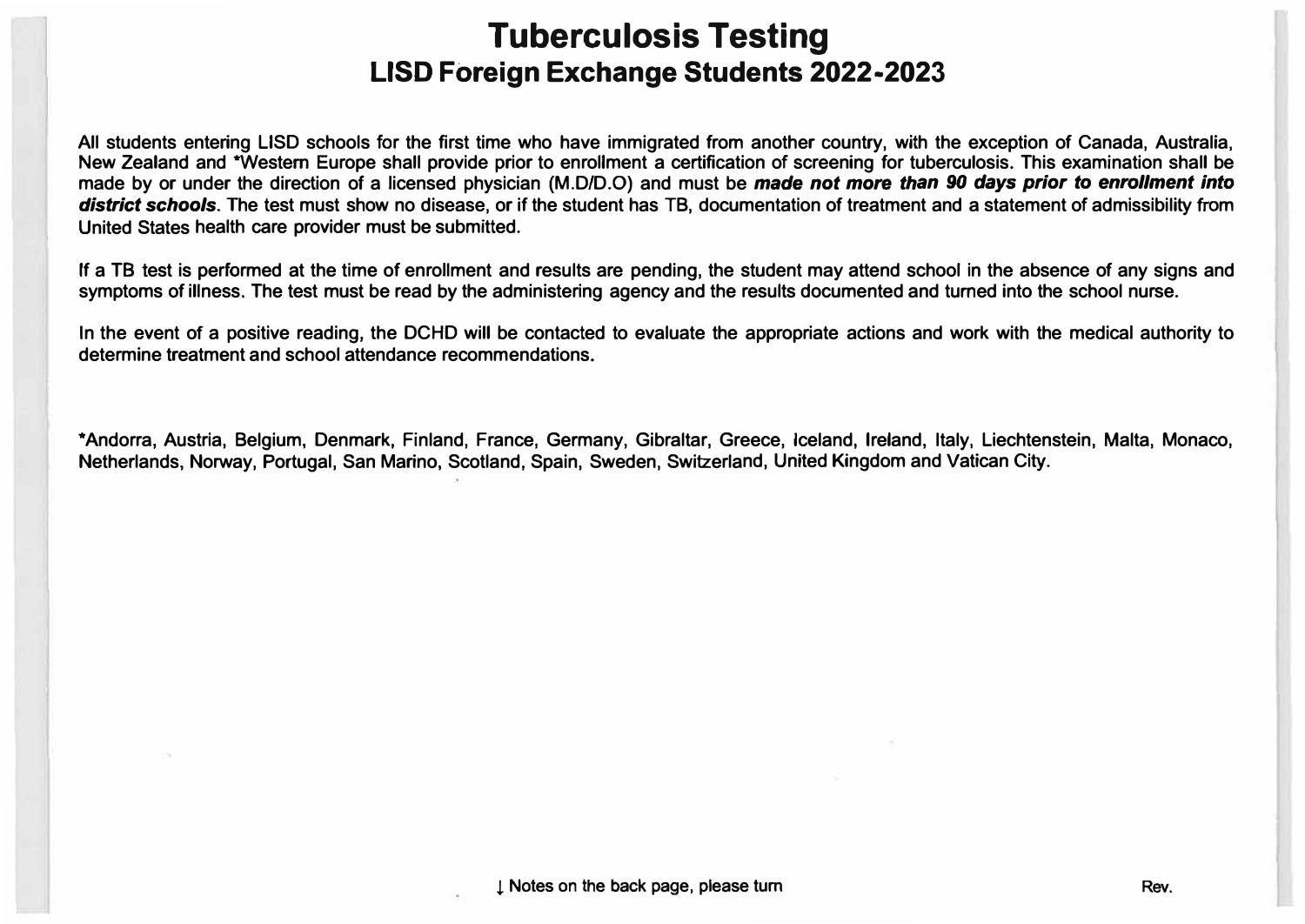#### 2020 - 2021 Texas Minimum State Vaccine Requirements for Students Grades K - 12

This chart summarizes the vaccine requirements incorporated in the Texas Administrative Code (TAC), Title 25 Health Services, §§97.61-97.72. This document is not intended as a substitute for the TAC, which has other provisions and details. The Department of State Health Services (DSHS) is granted authority to set immunization requirements by the Texas Education Code, Chapter 38.

#### **IMMUNIZATION REQUIREMENTS**

A student shall show acceptable evidence of vaccination prior to entry, attendance, or transfer to a child-care facility or public or private elementary or secondary school in Texas.

| <b>Vaccine</b>                                                      | <b>Minimum Number of Doses Required by Grade</b> |                                    |                                                     |                                                                                                                                                                                                                                                                                                                                                                                         |  |
|---------------------------------------------------------------------|--------------------------------------------------|------------------------------------|-----------------------------------------------------|-----------------------------------------------------------------------------------------------------------------------------------------------------------------------------------------------------------------------------------------------------------------------------------------------------------------------------------------------------------------------------------------|--|
| <b>Required</b><br>(Attention to                                    | Grades K - 6th                                   | Grade 7th                          | Grades 8th -                                        | <b>Note</b>                                                                                                                                                                                                                                                                                                                                                                             |  |
| hne sator                                                           | 3 4 5 6 7<br>$\vert$<br>K                        |                                    | 8 9 10 11 12                                        |                                                                                                                                                                                                                                                                                                                                                                                         |  |
| Diphtheria/Tetanus/Pertussi<br>s <sub>1</sub> (DTaP/DTP/DT/Td/Tdap) | 5 doses or 4                                     | 3 dose<br>primary<br>series and    | 3 dose<br>primary<br>series and 1                   | For $K - 6$ <sub>th</sub> grade: 5 doses of diphtheria-tetanus-pertussis<br>vaccine; 1 dose must have been received on or after the $4th$<br>birthday. However, 4 doses meet the requirement if the 4th<br>dose was received on or after the 4th birthday. For students<br>aged 7 years and older, 3 doses meet the requirement if 1<br>dose was received on or after the 4th birthday. |  |
|                                                                     | doses                                            | Tdap / Td<br>booster<br>within the | Tdap / Td<br>booster<br>within the<br>last 10 years | For 7th grade: 1 dose of Tdap is required if at least 5 years<br>have passed since the last dose of tetanus-containing<br>vaccine.<br>For 8 <sub>th</sub> - 12 <sub>th</sub> grade: 1 dose of Tdap is required when 10                                                                                                                                                                  |  |
| Polio <sub>1</sub>                                                  | last 5 vears<br>4 doses or 3<br>doses            |                                    |                                                     | For $K - 12th$ grade: 4 doses of polio; 1 dose must be<br>received on or after the 4th birthday. However, 3 doses meet<br>the requirement if the $3rd$ dose was received on or                                                                                                                                                                                                          |  |
| Measles, Mumps, and<br>Rubella <sub>1,2</sub> (MMR)                 | 2 doses                                          |                                    |                                                     | For $K - 12th$ grade: 2 doses are required, with the 1st dose<br>received on or after the 1 <sub>st</sub> birthday. Students vaccinated prior<br>to 2009                                                                                                                                                                                                                                |  |
|                                                                     |                                                  |                                    |                                                     | with 2 doses of measles and one dose each of rubella                                                                                                                                                                                                                                                                                                                                    |  |
| Hepatitis $B2$                                                      | 3 doses                                          |                                    |                                                     | For students aged $11 - 15$ years, 2 doses meet the<br>requirement if adult hepatitis B vaccine (Recombivax®) was<br>received. Dosage (10 mcg /1.0 mL) and type of vaccine<br>(Recombivax®) must be clearly documented. If Recombivax®<br>was not the vaccine received, a                                                                                                               |  |
| Varicella <sub>1, 2, 3</sub>                                        | 2 doses                                          |                                    |                                                     | The 1 $_{st}$ dose of varicella must be received on or after the 1 $_{st}$<br>birthday.                                                                                                                                                                                                                                                                                                 |  |
| Meningococcal <sub>1</sub><br>(MCV4)                                |                                                  | dose                               |                                                     | For $7th - 12th$ grade, 1 dose of quadrivalent meningococcal<br>conjugate vaccine is required on or after the student's 11th<br>birthday. Note: If a student received the vaccine at 10 years of<br>age, this will satisfy the                                                                                                                                                          |  |
| Hepatitis A <sub>1, 2</sub>                                         | 2<br>doses                                       |                                    |                                                     | The 1st dose of hepatitis A must be received on or after the 1st<br>birthday.                                                                                                                                                                                                                                                                                                           |  |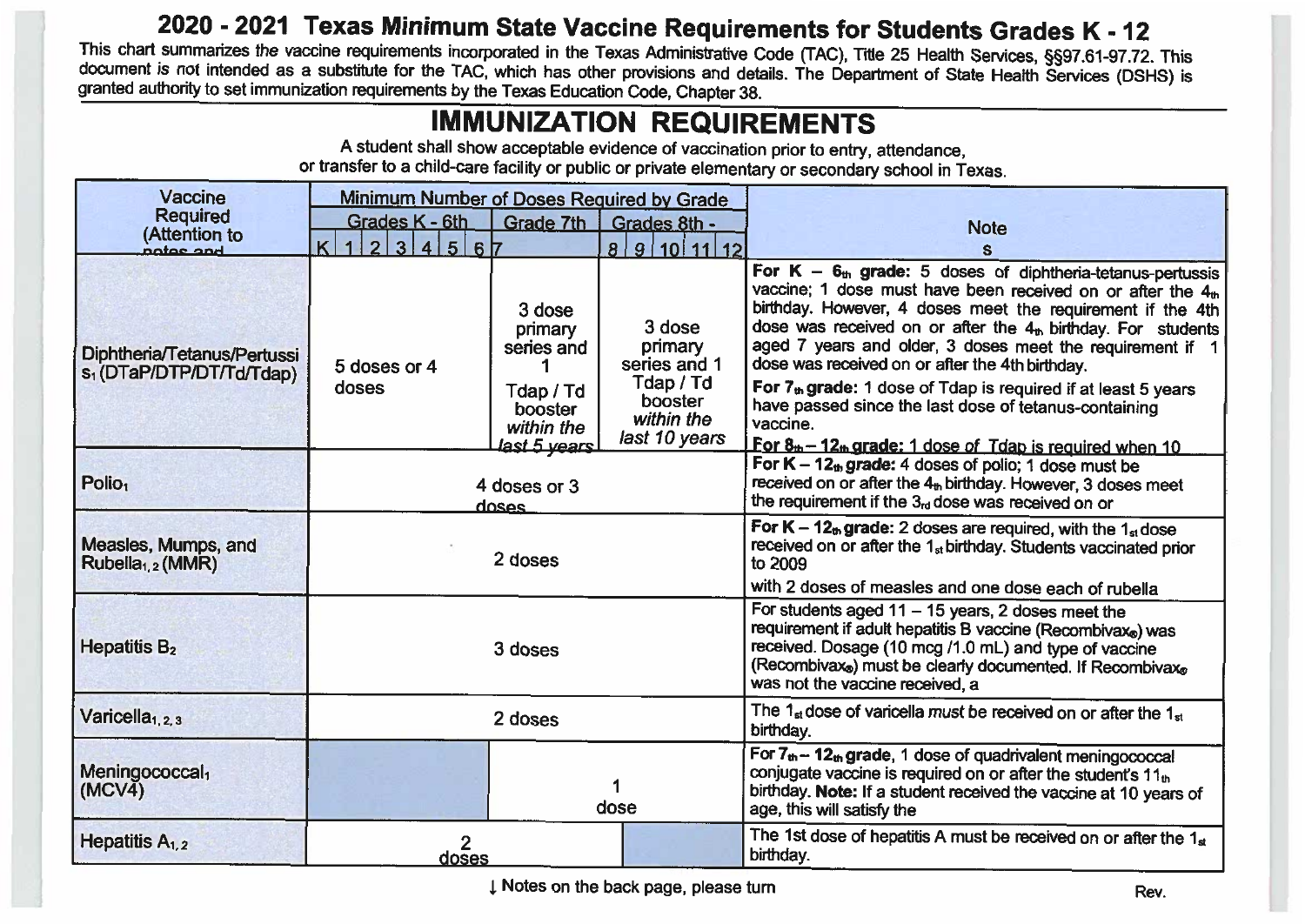J Notes on the back page, please turn

Rev.

 $\sim$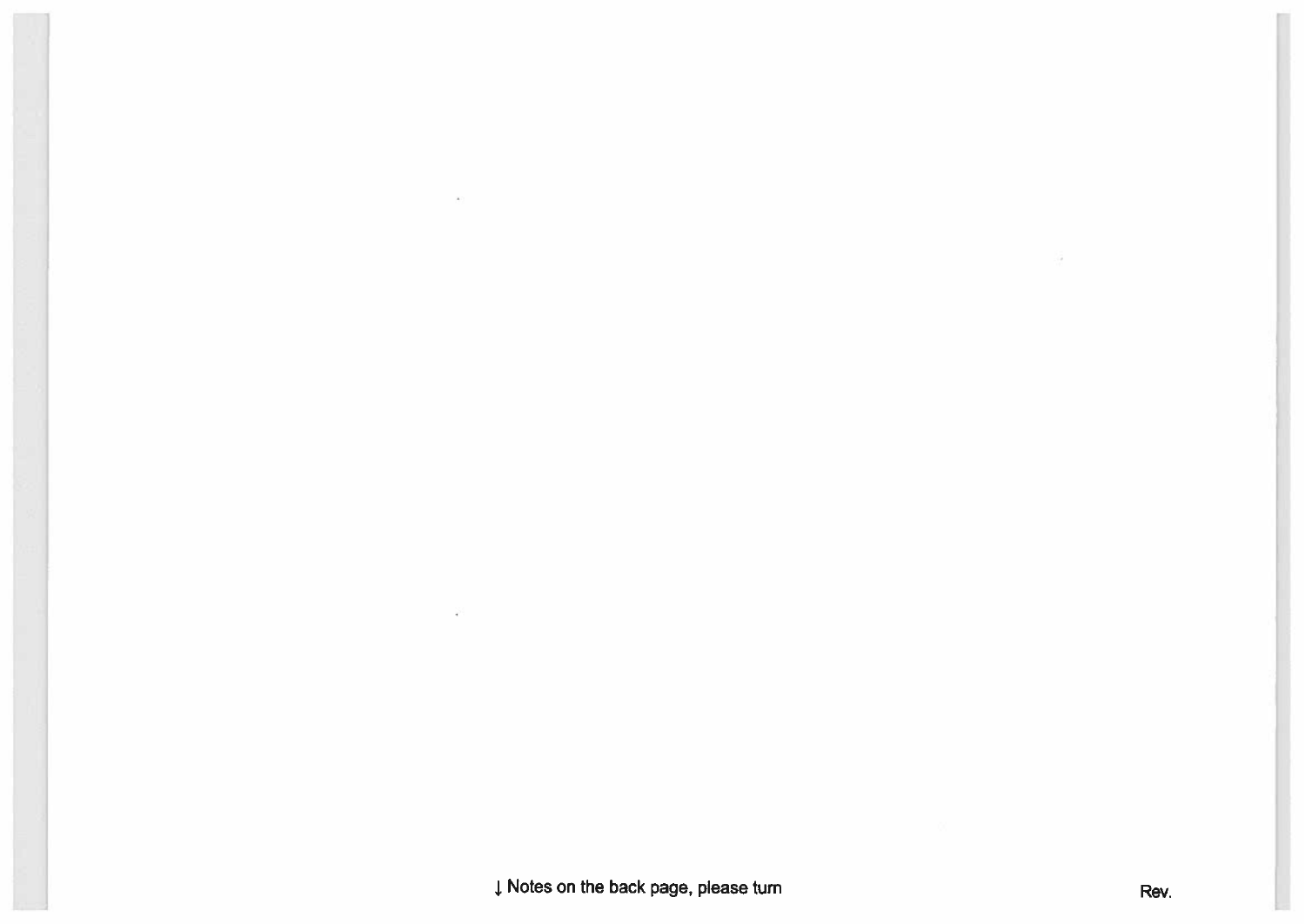| 2 Serologic evidence of infection or serologic confirmation of immunity to measles, mumps, rubella, hepatitis B, hepatitis A, or varicella is acceptable in place<br>birthday will satisfy the school entry immunization requirement.<br>NOTE: Shaded area indicates that the vaccine is not required for the respective age group.<br>Receipt of the dose up to (and including) 4 days before the<br>of vaccine.                                                                                                                                                                                                                                                                                                                     |
|---------------------------------------------------------------------------------------------------------------------------------------------------------------------------------------------------------------------------------------------------------------------------------------------------------------------------------------------------------------------------------------------------------------------------------------------------------------------------------------------------------------------------------------------------------------------------------------------------------------------------------------------------------------------------------------------------------------------------------------|
| "This is to verify that (name of student) had varicella disease (chickenpox) on or about (date) and does not need varicella vaccine." This written statement<br>a Previous illness may be documented with a written statement from a physician, school nurse, or the child's parent or guardian containing wording such as:<br>will be acceptable in place of any and all varicella vaccine doses required                                                                                                                                                                                                                                                                                                                            |
| Exemptions                                                                                                                                                                                                                                                                                                                                                                                                                                                                                                                                                                                                                                                                                                                            |
| Texas law allows (a) physicians to write medical exemption statements that the vaccine(s) required would be medically harmful or injurious to the health<br>conscience, including a religious belief. The law does not allow parents/guardians to elect an exemption simply because of inconvenience (for example,<br>and well-being of the child or household member, and (b) parents/guardians to choose an exemption from immunization requirements for reasons of<br>a record is lost                                                                                                                                                                                                                                             |
| or incomplete and it is too much trouble to go to a physician or clinic to correct the problem). Schools should maintain an up-to-date list of students with<br>or epidemic declared by the commissioner of public health<br>exemptions, so they may be excluded in times of emergency                                                                                                                                                                                                                                                                                                                                                                                                                                                |
| Instructions for requesting the official exemption affidavit that must be signed by parents/guardians choosing the exemption for reasons of conscience,<br>including a religious belief, can be found at www.ImmunizeTexas.com un<br>and submitted to the school.                                                                                                                                                                                                                                                                                                                                                                                                                                                                     |
| For children claiming medical exemptions, a written statement by the physician must be submitted to the school. Unless it is written in the statement that a<br>lifelong condition exists, the exemption statement is valid for only one year from the date signed by the physician                                                                                                                                                                                                                                                                                                                                                                                                                                                   |
| <b>Provisional Enrollment</b>                                                                                                                                                                                                                                                                                                                                                                                                                                                                                                                                                                                                                                                                                                         |
| All immunizations should be completed by the first date of attendance. The law requires that students be fully vaccinated against the specified diseases.<br>immunization record that indicates the student has received at least one dose of each<br>A student may be enrolled provisionally if the student has an<br>specified                                                                                                                                                                                                                                                                                                                                                                                                      |
| shall review the immunization status of a provisionally enrolled student every 30 days to ensure continued compliance in completing the required doses<br>age-appropriate vaccine required by this rule. To remain enrolled, the student must complete the required subsequent doses in each vaccine series on<br>schedule and as rapidly as is medically feasible and provide acceptable evidence of vaccination to the school. A school nurse or school administrator<br>of vaccination. If, at the end of the 30-day period, a student has not received a subsequent dose of vaccine, the student is not in compliance and the<br>school shall exclude the student from school attendance until the required dose is administered. |
| dependents of active duty military, students in foster care, and students who are homeless can be found in the TAC, Title 25 Health Services, Sections<br>Additional guidelines for provisional enrollment of students transferring from one Texas public or private school to another, students who are<br>97.66 and 97.69.                                                                                                                                                                                                                                                                                                                                                                                                          |
| <b>Documentation</b>                                                                                                                                                                                                                                                                                                                                                                                                                                                                                                                                                                                                                                                                                                                  |
| s received must be recorded on all school immunization records created or updated after<br>Since many types of personal immunization records are in use, any document will be acceptable provided a physician or public health personnel has<br>validated it. The month, day, and year that the vaccination was received mus                                                                                                                                                                                                                                                                                                                                                                                                          |
| Rev.<br>Stock No. 6-                                                                                                                                                                                                                                                                                                                                                                                                                                                                                                                                                                                                                                                                                                                  |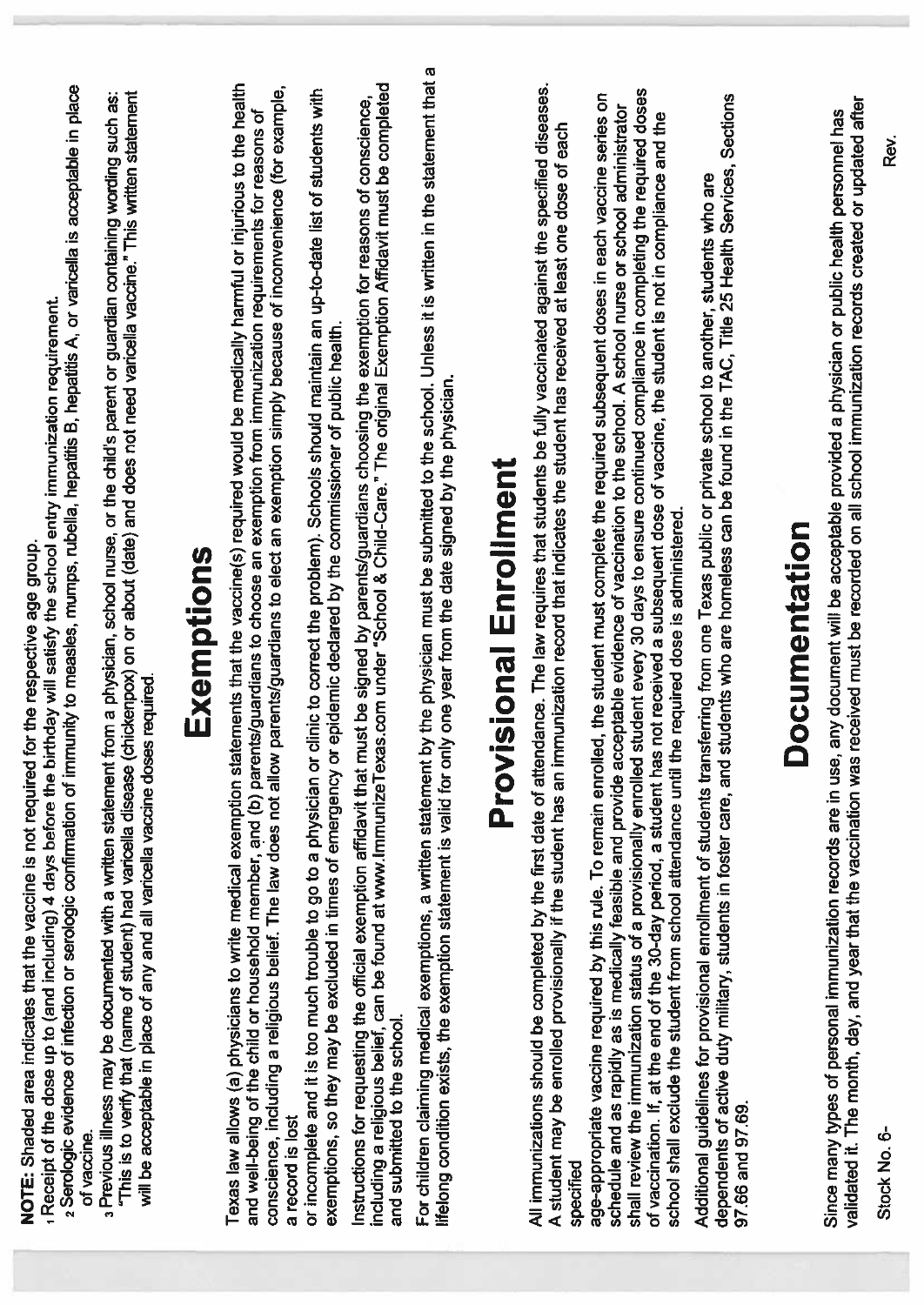September 1, 1991.



**Texas Department of State** Health Services

Texas Department of State Health Services • Immunization Unit • MC-1946 • P. O. Box 149347 • Austin, TX 78714-9347 • (800) 252-9152